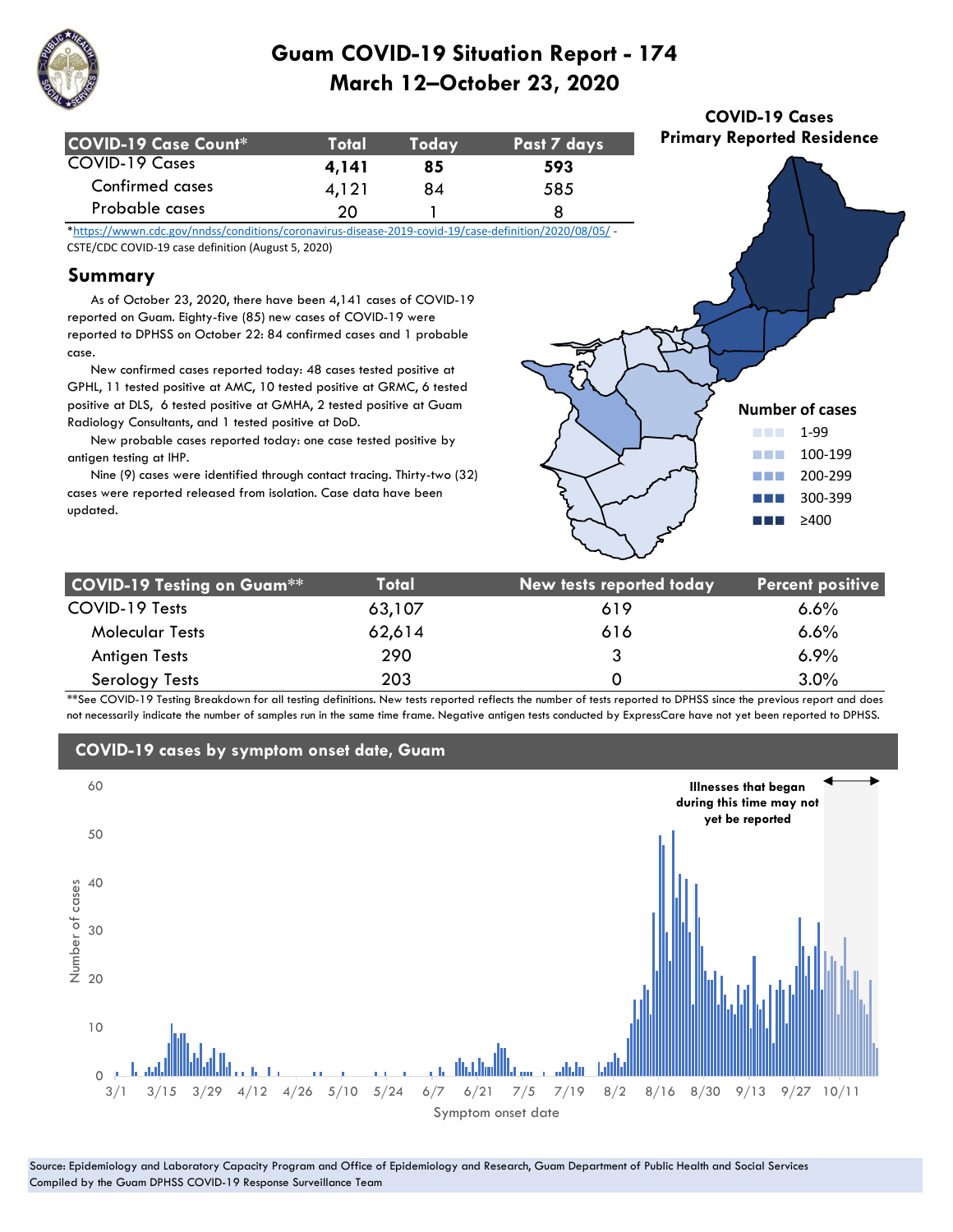

| <b>Case Breakdown</b>        |                |                  |       |                                   |       |
|------------------------------|----------------|------------------|-------|-----------------------------------|-------|
| <b>Status</b>                |                | Sex              |       | <b>Current isolation location</b> |       |
| COVID-19 deaths              | 69             | Female           | 1,952 | Hospital                          | 77    |
| Cases in active isolationt   | 1,569          | Male             | 2,189 | Home                              | 1,256 |
| Cases not in isolation $\S$  | 2,503          | <b>Age Group</b> |       | Isolation facility                | 198   |
| Civilian                     | 3,847          | $0 - 9$          | 268   | Military                          | 38    |
| Military service member      | 294            | 10-19            | 446   | Epi-Link to COVID-19 case**       |       |
| Travel History <sup>11</sup> | 182            | $20 - 29$        | 943   | Household contact                 | 1,152 |
| US                           | 153            | $30 - 39$        | 776   | <b>Community contact</b>          | 763   |
| Dubai                        | $\overline{2}$ | 40-49            | 617   | Workplace contact                 | 358   |
| Japan                        |                | 50-59            | 587   | Healthcare contact                | 62    |
| Mexico                       |                | 60-69            | 338   | <b>Residence</b>                  |       |
| Philippines                  | 27             | 70-79            | 123   | North                             | 2,314 |
| Singapore                    |                | 80-89            | 35    | Central                           | 1,094 |
| Identified in quarantine     | 153            | $90+$            | 8     | South                             | 517   |

*Note: Data for recent cases are preliminary and are updated based on findings from case investigations. Residence under investigation for 155 cases.*

#### **COVID-19 cases by age group and sex**



# $\overline{\text{o}}$  lation location  *Military service member* 294 *10-19* 446 **Epi-Link to COVID-19 case\*\*** 182 *20-29* 943 *Household contact* 1,152 *Homeless* 4 *Non-resident* 57

† Cases that test positive for COVID-19 through follow-up molecular testing return to active isolation.

§ Cases not in isolation indicates the number of COVID-19 cases that are no longer in active isolation based on criteria outlined on page 4. Generally, the criteria assess time since COVID-19 symptom resolution and the date of their most recent positive diagnostic test to qualify for release from isolation.

¶ In the 14 days before symptom onset. Some cases traveled to more than one country. \*\* Some cases have more than one link to other COVID-19 cases.

#### **Number of cases in active isolation, cases not in isolation, and COVID-19 deaths, Guam**

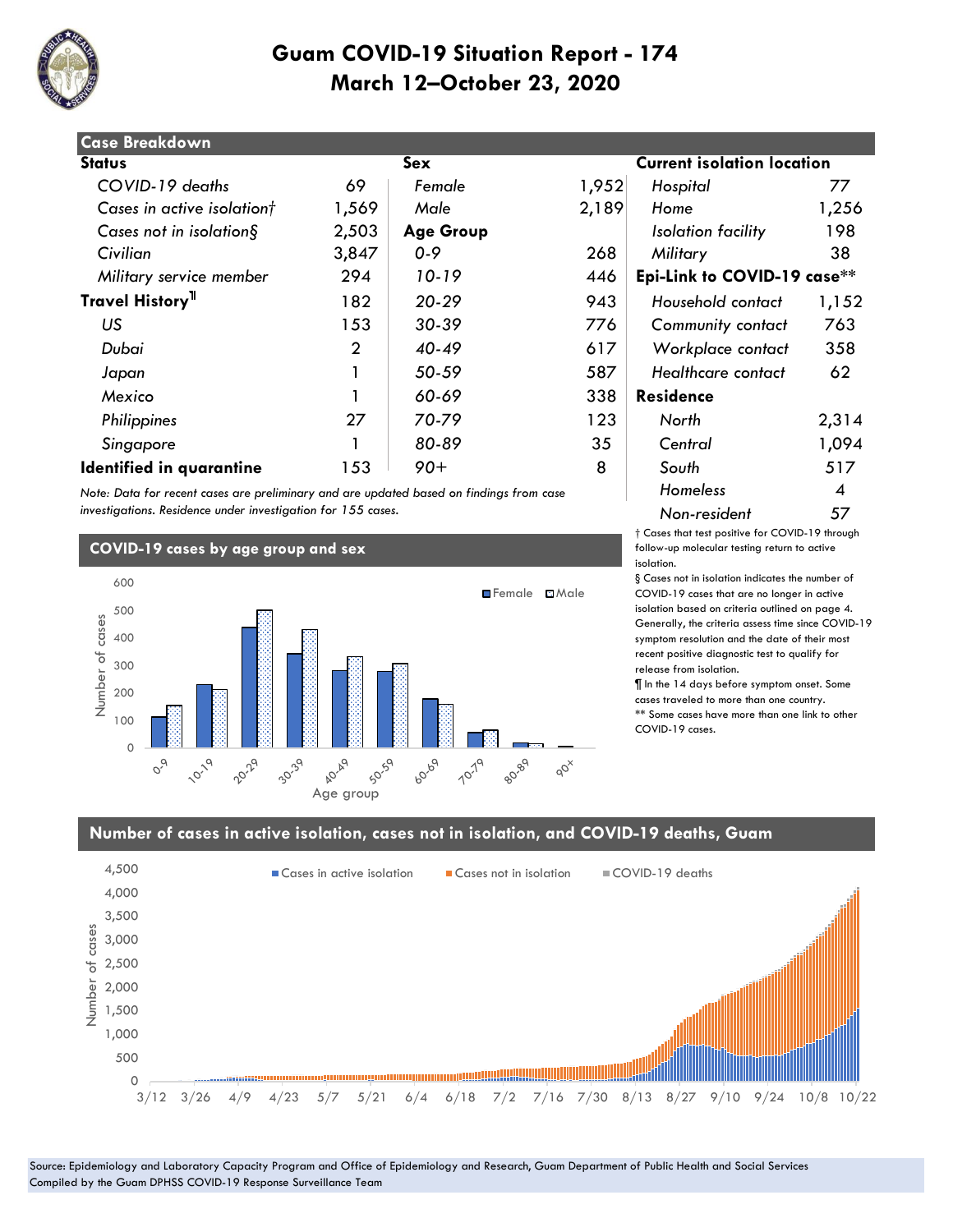

| <b>COVID-19 TESTING BREAKDOWN</b>       |              |                         |                  |                      |  |
|-----------------------------------------|--------------|-------------------------|------------------|----------------------|--|
| <b>MOLECULAR TESTS</b>                  | <b>TOTAL</b> | <b>TOTAL POSITIVES*</b> | <b>NEW TESTS</b> | <b>NEW POSITIVES</b> |  |
| <b>Guam Public Health Laboratory</b>    | 33,244       | 2,172                   | 356              | 48                   |  |
| <b>Diagnostic Laboratory Services</b>   | 8,864        | 643                     | 83               | 6                    |  |
| <b>Department of Defense</b>            | 8,181        | 522                     | 28               |                      |  |
| <b>Guam Memorial Hospital Authority</b> | 5,852        | 306                     | 32               | 6                    |  |
| <b>Guam Regional Medical City</b>       | 3,932        | 224                     | 61               | 10                   |  |
| <b>Private Clinics**</b>                | 2,524        | 252                     | 56               | 13                   |  |
| <b>Guam National Guard Laboratory</b>   |              | O                       |                  |                      |  |
| <b>SEROLOGY TESTS</b>                   | <b>TOTAL</b> | <b>TOTAL POSITIVES</b>  | <b>NEW TESTS</b> | <b>NEW POSITIVES</b> |  |
| <b>Diagnostic Laboratory Services</b>   | 195          | 6                       |                  |                      |  |
| <b>Department of Defense</b>            | 8            |                         |                  |                      |  |
| <b>ANTIGEN TESTS</b>                    | <b>TOTAL</b> | <b>TOTAL POSITIVES</b>  | <b>NEW TESTS</b> | <b>NEW POSITIVES</b> |  |
| <b>Private Clinics***</b>               | 290          | 20                      | 3                |                      |  |

Total tests is defined as the number of tests with conclusive results not including follow-up testing for known COVID-19 cases. New tests reported today is defined as the total tests reported to DPHSS since the last Situation Report. Percent positive is defined as number of people with a positive test result, out of all people with COVID-19 testing. Total positives is defined as the number of people with a positive test result.

\*Two additional confirmed cases tested positive through molecular testing at an out-of-state laboratory.

\*\*Clinics included: American Medical Center, Guam Medical Care, Guam Radiology Consultants, and One Love Pediatrics.

\*\*\*Clinics included: ExpressCare, IHP Medical Group and Guam Medical Care.

#### **COVID-19 testing by day of test, Guam**



*Note: Data for recent cases are preliminary and are updated based on findings from case investigations.*

Source: Epidemiology and Laboratory Capacity Program and Office of Epidemiology and Research, Guam Department of Public Health and Social Services Compiled by the Guam DPHSS COVID-19 Response Surveillance Team

Cases identified through contact tracing 1,361 9